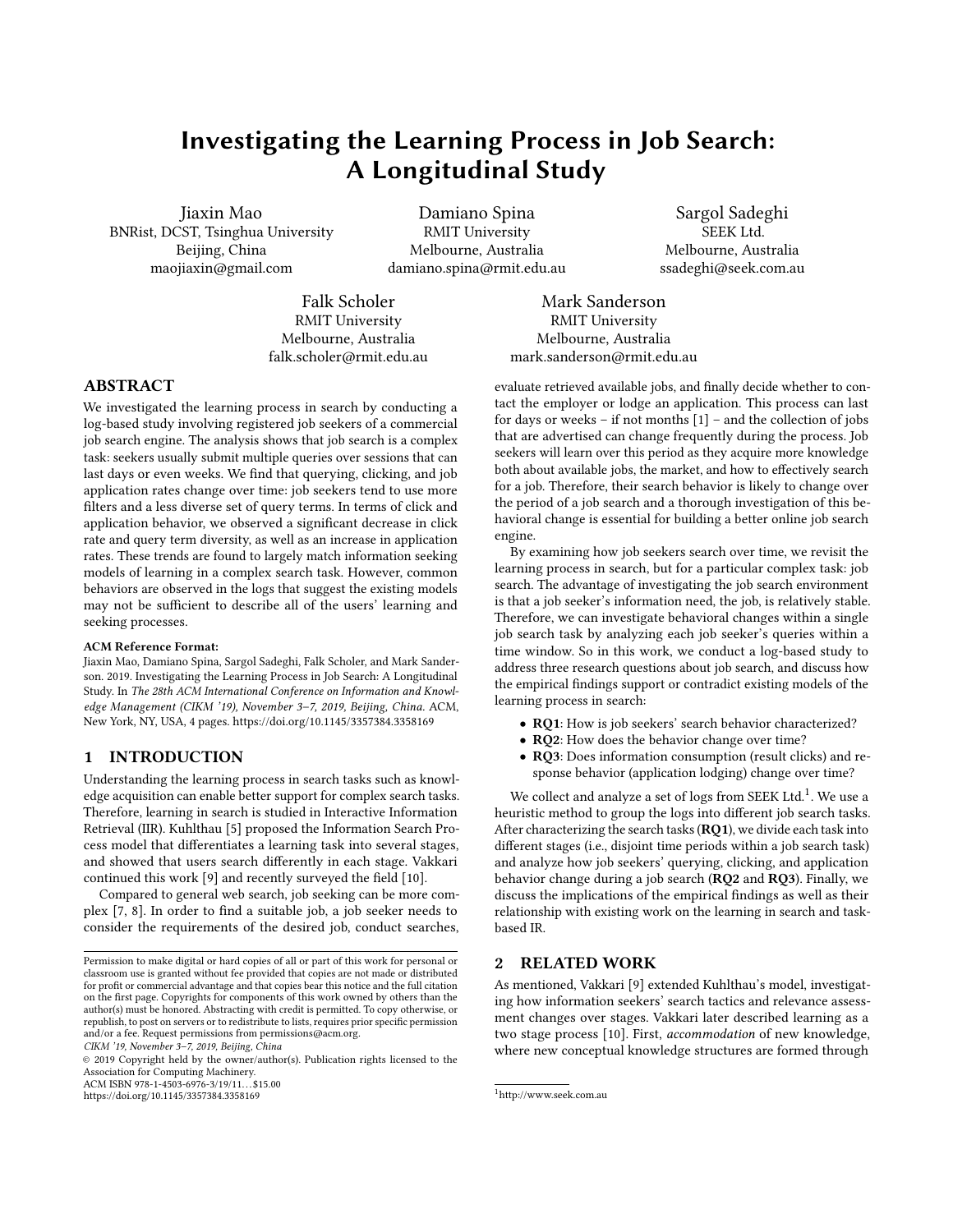| Table 1: Description of the measures used in this study. |  |
|----------------------------------------------------------|--|
|----------------------------------------------------------|--|

<span id="page-1-0"></span>

| <b>Task Statistics</b>                                                                                                                                                                         | Description                                                                                                                                                                                                                                                                                                                                                                                                                                                                                                                                                                                                       |
|------------------------------------------------------------------------------------------------------------------------------------------------------------------------------------------------|-------------------------------------------------------------------------------------------------------------------------------------------------------------------------------------------------------------------------------------------------------------------------------------------------------------------------------------------------------------------------------------------------------------------------------------------------------------------------------------------------------------------------------------------------------------------------------------------------------------------|
| # search tasks<br>Time span, in # days<br># queries<br># displayed pages<br># displayed results                                                                                                | Number of search tasks in our dataset.<br>Number of days that a search task last.<br>Number of queries in a search task.<br>Number of displayed SERPs (Search Engine Result Pages) within a search task.<br>Total number of displayed results within a search task.                                                                                                                                                                                                                                                                                                                                               |
| Querying Behavior<br>Length in characters<br>Length in terms<br>Ouery term diversity<br>% classification filter<br>% location filter<br>% date filter<br>% work type filter<br>% salary filter | Number of characters in the text field of the query.<br>Number of terms in the text field of the query.<br>Number of unique terms used in the search task (or task stage), divided by the number of queries in the task (or task stage).<br>Percentage of queries in the task where the classification filter is used.<br>Percentage of queries in the task where the location filter is used.<br>Percentage of queries in the task where the date filter is used.<br>Percentage of queries in the task where the work type filter is used.<br>Percentage of queries in the task where the salary filter is used. |
| Click and Application Behavior<br>Norm, click rate<br>Norm. application rate                                                                                                                   | Number of clicks divided by the number of queries, normalized by the click rate in the 1 <sup>st</sup> stage.<br>Number of applications divided by the number of clicks, normalized by the application rate in the 1 <sup>st</sup> stage.                                                                                                                                                                                                                                                                                                                                                                         |

a process of restructuring and subsequent structure tuning. Second, assimilation: a process of where information is added into existing knowledge structures.

Eickhoff et al. [\[2\]](#page-3-7) conducted a log-based analysis to identify evidence of learning activities within a search session. Examining behavior recorded in the logs of a major web search engine, including that measured across sessions, the authors were able to identify learning from particular aspects of search behavior. In his survey, Vakkari [\[10\]](#page-3-3) describes the past work of Liu and Belkin [\[6\]](#page-3-8) who considered if different search tasks affect learning behavior. No effect was found, however the range of search tasks considered was limited. Jiang et al. [\[3\]](#page-3-9) also investigated how users' search behaviors change over time when completing different types of search tasks. They found that the Search Engine Result Page (SERP) views and clicks per query tended to decrease in a session.

### 3 METHODOLOGY

We describe the data, search tasks, and our investigation.

### 3.1 Data Collection

The query logs of an order of thousands of randomly sampled registered users of SEEK's job search engine were collected from July 2016 to April 2018. The terms of service and privacy policies of SEEK Ltd. were followed and no personally identifiable information was made available or used in our experiments. When using the search engine, a job seeker can submit queries, examine SERPs, and click on posts to display full job details. The user can also choose to apply for a job, an action which is logged by the search engine. The logs contain users' queries, and aggregated statistics of clicks and applications (e.g. # clicks, click-through rate, application rate) on the corresponding SERP. Because users are registered with the system, search interactions are tracked across sessions. Note that the search engine supports faceted search, so a query is an amalgam of keywords and a set of filters on job classification, work type, job location, salary range, and job posting time. The collected dataset contains approximately 125,000 queries.

### <span id="page-1-1"></span>3.2 Job Search Tasks

A job seeker may have used the search engine to find different jobs at different times across the duration of the logs. Therefore, to investigate search behavior in completing a single job search

task, we partitioned the logs of each user into different job search tasks. Task partitioning is non-trivial [\[4,](#page-3-10) [11\]](#page-3-11), a major challenges in web search is that users may drift from one information need to another. However, because it is unlikely that a job seeker will be involved in multiple job search tasks at the same time, we assumed such drift was less likely. We therefore used a naïve 14-day gap in logged behavior to signify the boundary of distinct search tasks. Here, we assumed that users had completed or abandoned a job search task if they were inactive for longer than this time period. More sophisticated task extraction methods are left for future work.

# 3.3 Investigating the Changes of Search Behavior over Time

A common way to investigate how the behavior of searchers changes during a task is to divide the process into different stages over time [\[5,](#page-3-1) [9,](#page-3-2) [10\]](#page-3-3). We follow previous studies [\[9\]](#page-3-2) in adopting a threestage model, dividing each search task into three stages of equal time. Job seekers' search behavior can then be compared across the different stages in terms of the measures defined in Table [1.](#page-1-0) A one-way ANOVA is used to test whether the measures differ significantly between the three stages.

Differences in task complexity (e.g. finding a part-time job on weekends versus a position for an experienced software engineer) could lead to variation in the time taken to complete a single job search task, as well as in the length of individual stages. Some users without a real intention to apply for a new job may also use the job search engine to survey the job market. Therefore, in this study, we focus on the temporal behavior changes for relatively complex tasks that last longer than a day.

### 4 RESULTS

We characterize job search tasks and describe how search behavior changes over time.

### 4.1 Characterizing Job Search Tasks

Following the methodology in Section [3.2,](#page-1-1) the logs were partitioned into 11,267 search tasks. Table [2](#page-2-0) shows the statistics for the search tasks, demonstrating that job search can be a relatively complex task. On average, a job search lasts for 8.56 days, in which a job seeker submits 11.14 queries. 45.75% of the tasks exceed one day in duration; for this set of longer tasks, the average duration is 17.51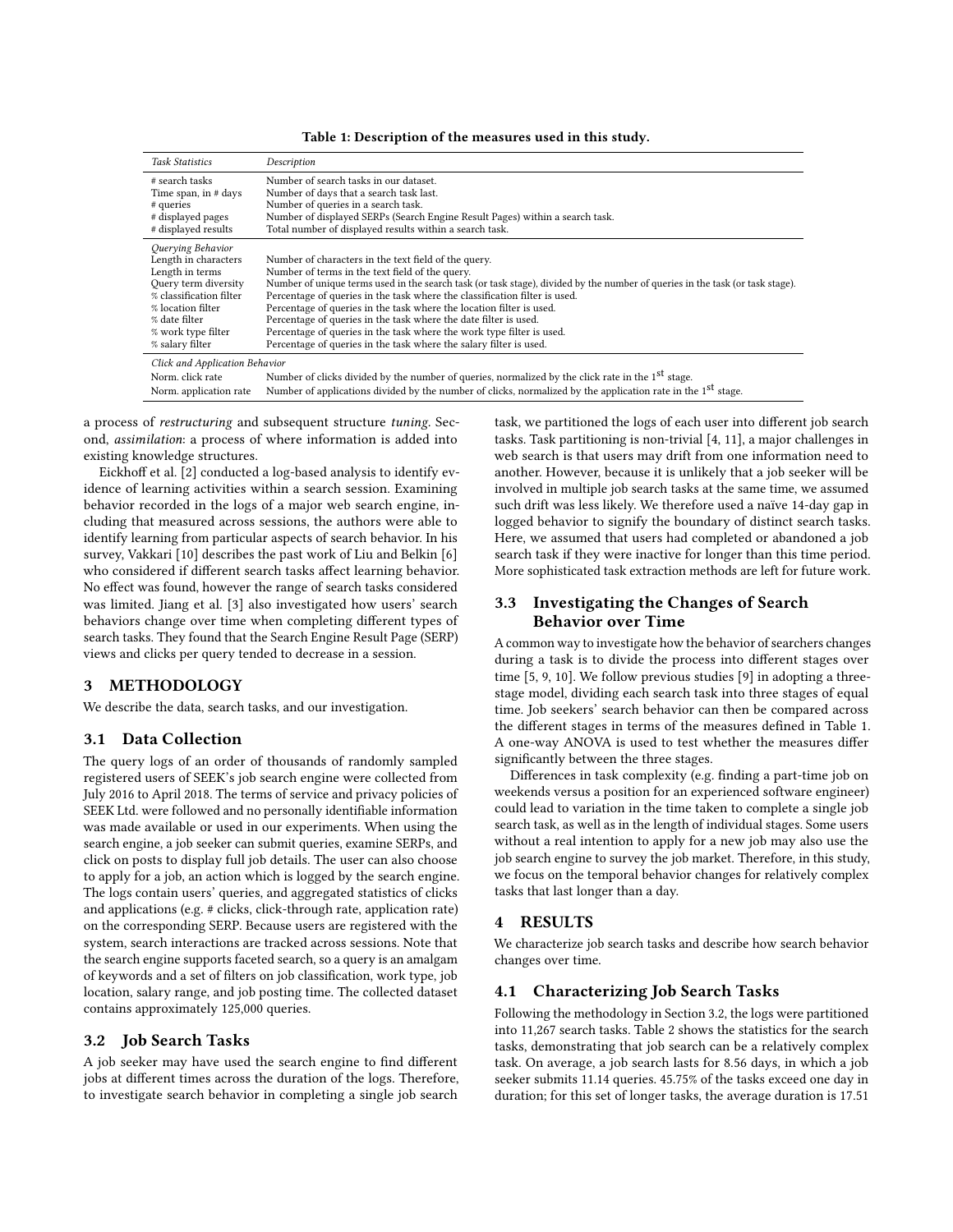<span id="page-2-0"></span>Table 2: The statistics of job search tasks. The means are shown in the table and the standard deviations of the measures are shown in parentheses.

|                      | All search tasks |          | Search tasks last | longer than one $day$ |  |
|----------------------|------------------|----------|-------------------|-----------------------|--|
| # search tasks       | 11.267           |          | 5.159             |                       |  |
| Time span, in # days | 8.56             | (16.04)  | 17.51             | (20.36)               |  |
| # queries            | 11.14            | (35.29)  | 20.75             | (50.39)               |  |
| # displayed pages    | 15.66            | (47.02)  | 29 13             | (66.83)               |  |
| # displayed results  | 268.63           | (837.17) | 503.35            | (1191.65)             |  |

<span id="page-2-1"></span>Table 3: The statistics of job seekers' querying behavior. The means are shown in the table and the standard deviations of the measures are shown in parentheses.

|                         | All search tasks |         | Search tasks last<br>longer than one day |         |  |
|-------------------------|------------------|---------|------------------------------------------|---------|--|
| # search tasks          | 11,267           |         | 5.159                                    |         |  |
| Length in characters    | 11.95            | (10.30) | 12.30                                    | (13.08) |  |
| Length in terms         | 1.65             | (1.58)  | 1.69                                     | (2.11)  |  |
| Ouery term diversity    | 0.923            | (0.69)  | 0.646                                    | (0.46)  |  |
| % classification filter | 0 239            | (0.37)  | 0.236                                    | (0.34)  |  |
| % location filter       | 0.704            | (0.37)  | 0.720                                    | (0.31)  |  |
| % date filter           | 0.105            | (0.28)  | 0.108                                    | (0.27)  |  |
| % work type filter      | 0.099            | (0.26)  | 0.105                                    | (0.24)  |  |
| % salary filter         | 0.105            | (0.27)  | 0.112                                    | (0.26)  |  |

days, and seekers submit 20.75 queries and examine 29.13 SERPs that contain around 500 job posts.

Job seekers' querying, click, and application behavior can be used to further characterize searcher behavior. Table [3](#page-2-1) shows that, for querying behavior: (1) job seekers tend to use short queries, that on average contain 1.65 terms; (2) query term diversity measure is 0.923 for all search tasks, and 0.646 for search tasks that last longer than one day, indicating that job seekers are likely to reuse query terms across multiple queries; and (3) the location filter is widely used in job search, with 70.4% of the queries having a non-default location filter.

We also find that clicks and applications are sparse in job search.<sup>[2](#page-2-2)</sup> This is probably because substantial information about a job post – such as the job title, hiring company's name, location, and salary range – is shown as part of each item summary on the SERP, to help seekers assess the potential relevance of each result. Therefore, job seekers may only click the most relevant job posts, which results in a low click rate.

### 4.2 Changes in Search Behavior over Time

Recall that to analyse changes in search behavior, tasks were partitioned into three equal stages. The average behavior measures are shown for each stage in Table [4,](#page-2-3) together with the F-values and  $p$ -values from a one-way ANOVA  $F$ -test. For querying behavior, the query term diversity, and the ratio where a location filter is used (% location filter) change significantly over time, while for click and application behavior, both the click rate and application rate change significantly. Figure [1](#page-3-12) shows the trends and the standard deviations dgraphically for those measures where changes are significant at

<span id="page-2-3"></span>Table 4: The statistics of search behavior in three stages ( $n =$ 5,  $159 \times 3 = 15,477$ ). For click and application rate, we show the relative values w.r.t. the values in the first stage.

|                                   | 5 <sub>1</sub><br>stage | $2^{nd}$<br>stage | $3^{rd}$<br>stage | $F-value$ | $p$ -value |  |  |
|-----------------------------------|-------------------------|-------------------|-------------------|-----------|------------|--|--|
| Querying Behavior                 |                         |                   |                   |           |            |  |  |
| Length in characters              | 12.263                  | 12.304            | 12.325            | 0.03      | 0.974      |  |  |
| Length in terms                   | 1.680                   | 1.693             | 1.692             | 0.05      | 0.953      |  |  |
| Query term diversity              | 1.001                   | 1.016             | 0.908             | 33.21     | < 0.001    |  |  |
| %classification filter            | 0.240                   | 0.237             | 0.234             | 0.38      | 0.686      |  |  |
| %location filter                  | 0.707                   | 0.726             | 0.728             | 4.87      | 0.008      |  |  |
| %date filter                      | 0.105                   | 0.110             | 0.109             | 0.42      | 0.658      |  |  |
| %work type filter                 | 0.098                   | 0.110             | 0.109             | 2.78      | 0.062      |  |  |
| %salary filter                    | 0.107                   | 0.117             | 0.116             | 1.67      | 0.189      |  |  |
| Clicking and Application Behavior |                         |                   |                   |           |            |  |  |
| Norm, click rate                  | 1.000                   | 0.872             | 0.882             | 10.44     | < 0.001    |  |  |
| Norm. application rate            | 1.000                   | 0.921             | 1.038             | 7.30      | 0.001      |  |  |
|                                   |                         |                   |                   |           |            |  |  |

the 0.01 level or lower. For querying behavior, we first find that the query term diversity remains relatively stable between the first and second stages, with the level falling notably in the third stage. The fact that job seekers tend to explore using a wider query vocabulary at the beginning of a search task, and then use more narrow and specific query terms towards the end of the task, suggests that they may be learning about the job market. This allows them to be more effective in specifying a query that meets their needs and uses the required vocabulary.

For the use of filters, only the change of the usage ratio of the location filter is significant (Figure [1b\)](#page-3-13). The increase of usage could be explained by the job seeker learning to use filters, to further refine the search results, after a few rounds of interactions with the job search engine.

For click and application behavior (Figure [1c\)](#page-3-14), the click rate decreases after the first stage. After exploration in the first stage, job seekers appear to develop more specific criteria for a job and become more selective in clicking. The application rate decreases from stage one to stage two, then increases at the last stage of the search task. We speculate that the relatively high initial application rate in the first stage is because job seekers have been found to often make an application to test the functionality of the search system at the beginning of a search task. The increase for the last stage suggests that job seekers may have become more certain about which job they should apply for.

### 5 DISCUSSION

Before discussing the findings, we acknowledge the limitations of this study. First, a naïve method was used to partition the job search logs into tasks. Second, the influence of job seeker profiles (and therefore corresponding search tasks) on search behavior was largely ignored in this study. For example, whether seekers are finding a temporary, part-time job or a regular full-time job may alter their search behavior.

We believe our results can be mainly explained by models of the learning effect in search [\[10\]](#page-3-3) but the existing models may need extension. Vakkari described restructuring, tuning, and assimilation. At the last stage, Vakkari states that users will reformulate queries less, while using more unique terms, writing longer queries, having clear usefulness criteria, a lower click rate, and a high use/selection ratio of retrieved items.

<span id="page-2-2"></span><sup>2</sup>Due to commercial sensitivity, we only show relative numbers of clicks and applications.